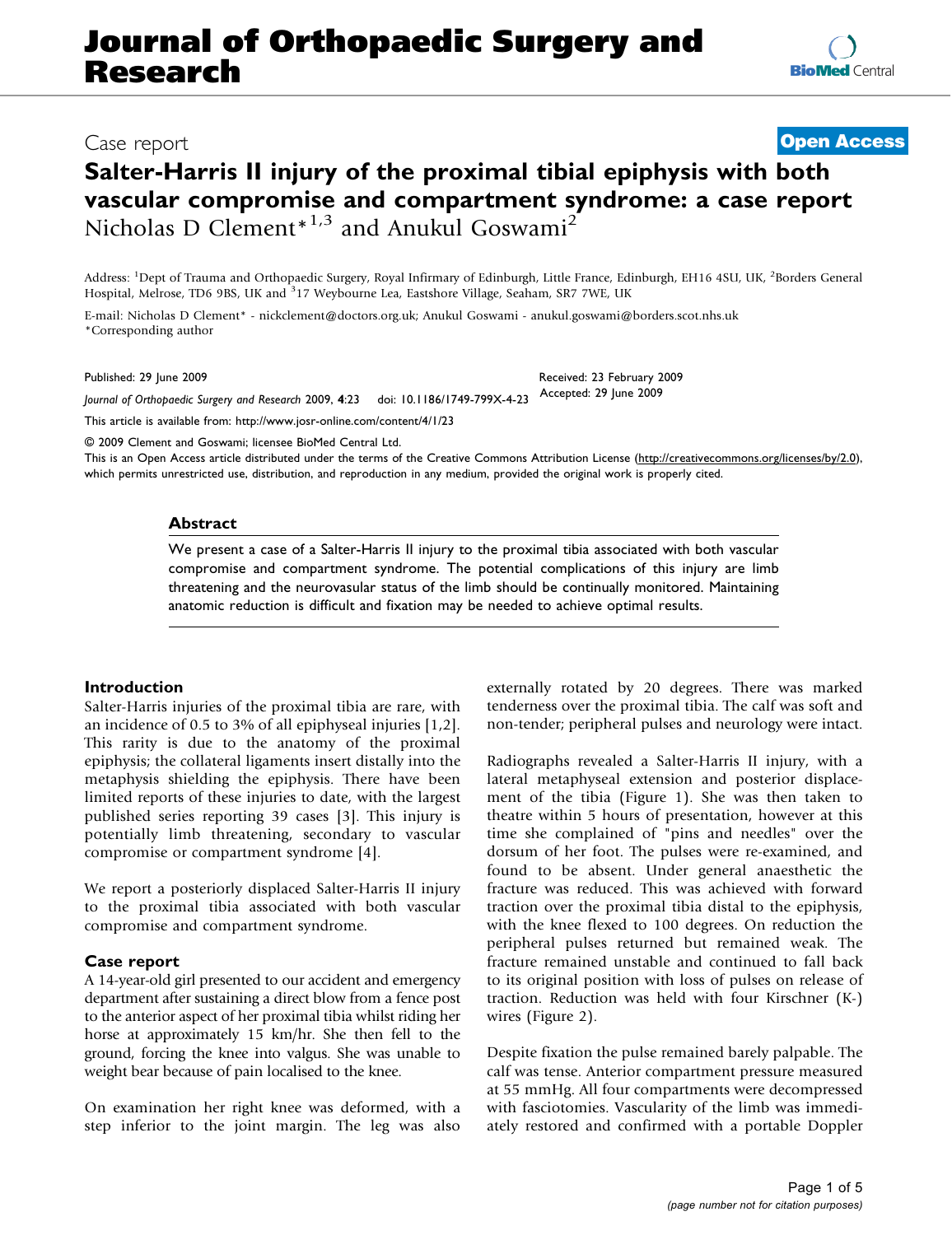<span id="page-1-0"></span>

Figure 1 Pre-operative radiographs.



Figure 2 Immediate post-operative radiographs.

instrument. An above knee back slab was applied in 45 degrees of flexion at the knee. The fasciotmies were closed over next seven days in three stages.

The cast and wires were removed at 6 weeks, during which time she was not allowed to weight bear on the affected limb. Between 6 to 12 weeks she was allowed partial to full weight bearing under physiotherapy supervision. At last review, 1 year post injury; there was no deformity, instability or leg length discrepancy. Radiographs at this point demonstrated healing of the fracture (Figure 3).

# **Discussion**

This is the first reported case with both vascular compromise and compartment syndrome secondary to a proximal tibial Salter-Harris injury.

An epidemiological study of epiphyseal growth plate injuries demonstrated an incidence of 0.5% [\[1\]](#page-3-0). Burkhart



Figure 3 Six months post-operative radiographs.

et al reported a higher incidence of 3.06% from the Mayo Clinic, which may represent the referral pattern to this specialist centre [\[2\]](#page-3-0). The majority cases are male, and are Type II injuries with a peak incidence is between 12 and 14 yrs (Table [1](#page-2-0)) [\[2-10\]](#page-3-0).

The described mechanism of injury is direct impact to the proximal tibia with the knee in extension or hyperextension, with or without valgus or varus strain [[5](#page-3-0)]. The cause of injury varies (Table [1\)](#page-2-0). A recent case report, however describes minor trauma in an obese adolescent sustaining consecutive bilateral proximal tibial fractures, which may suggest an associated change at physeal closure predisposing to Salter-harris injuries [[11\]](#page-3-0). Bertin et al demonstrated associated ligament injuries with these injuries, reporting 13 cases of which 8 (62%) had associated ligamentous injures (anterior cruciate (ACL) 4, medial collateral 3 and both 1) [\[6\]](#page-3-0). Poulsen et al also illustrated similar ligamentous injuries, with 5 out of 15 patient suffering ACL injuries [[7](#page-3-0)].

The first reported case of vascular compromise was published in 1894 [\[12](#page-4-0)]. Ten cases since have been published as part of a case series (Table [2](#page-2-0)) [[2-4,6,9,10](#page-3-0)]. Five of these ten patients had posterior displacement, of which three went onto develop gangrene. This was due to a delayed diagnosis; with a normal peripheral pulse being on admission, but then subsequently lost and not reassessed [[2](#page-3-0)]. Only two cases of compartment syndrome have been reported (Table [2\)](#page-2-0) [[2](#page-3-0),[3](#page-3-0)]. Our case was also posteriorly displaced, and demonstrated delayed vascular compromise. The associated compartment syndrome, we believe was secondary to the injury and not due to the vascular deficit, because the period of compromise was minimal, and it would have occurred later after reperfusion.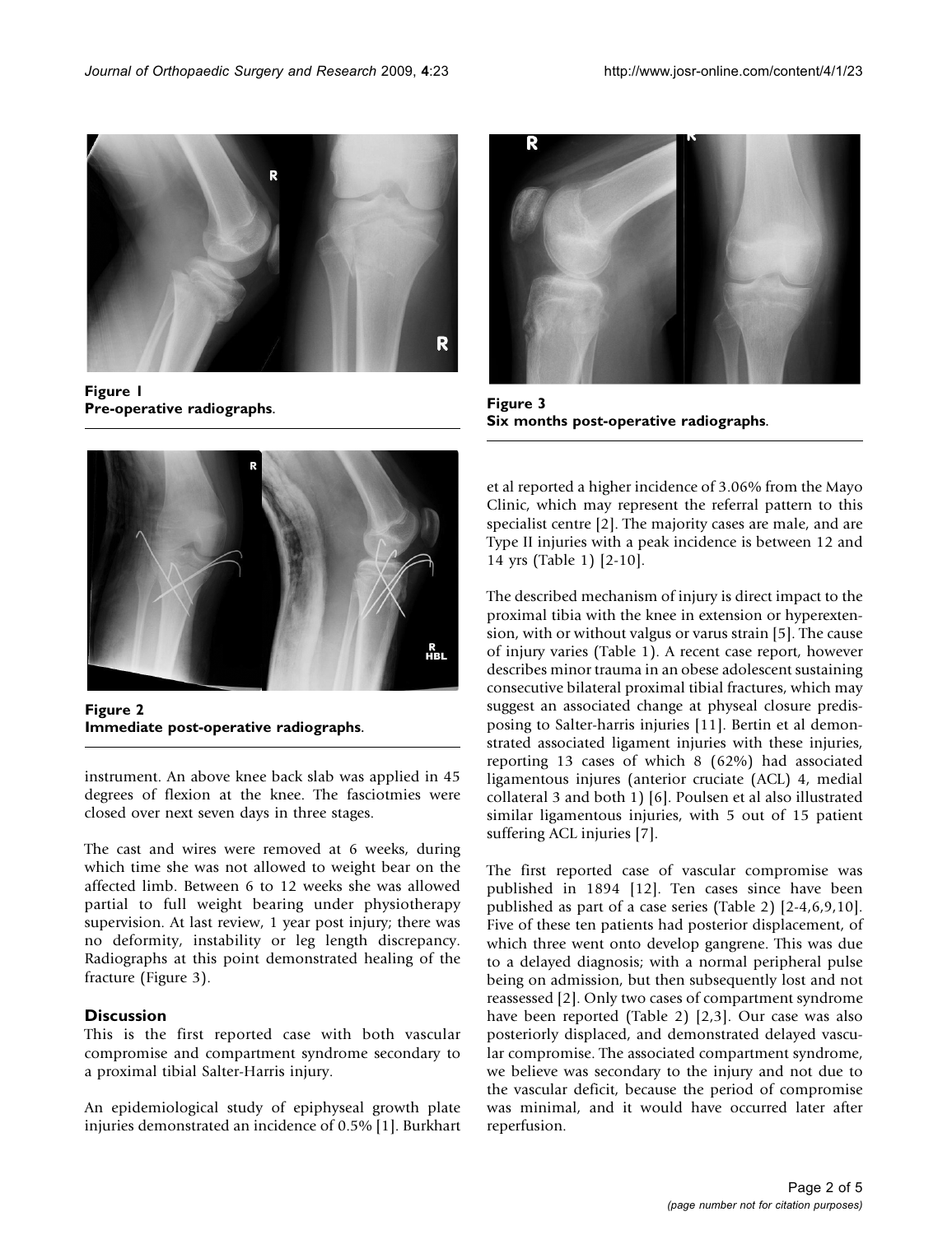| Author et al        | <b>Fracture Number</b> | <b>Patient Number</b> | % Male  | Mean Age (yrs) | <b>Cause of Injury</b> |            |                |           |
|---------------------|------------------------|-----------------------|---------|----------------|------------------------|------------|----------------|-----------|
|                     |                        |                       |         |                | <b>Sports</b>          | <b>RTA</b> | <b>Bicycle</b> | Other     |
| Aitkin (1956) [5]   |                        |                       | 100     |                |                        |            |                |           |
| Shelton (1979) [3]  | 39                     | 38                    | 97      | 14             | 18                     |            |                |           |
| Burkhart (1979) [2] | 28                     | 27                    | 85      |                |                        | 8          |                |           |
| Bertin (1983) [6]   | 3                      | 13                    | Unknown | 14             |                        |            |                |           |
| Gill (1984) [9]     |                        |                       | 100     | 15             |                        |            |                |           |
| Poulsen (1989) [7]  | 15                     | 15                    | 73      | 15             |                        | 13         |                |           |
| Wozasek (1991) [4]  | 29                     | 29                    | 67      | ۱3             | 12                     |            |                |           |
| Gautier (1998) [10] |                        |                       | 83      |                |                        |            |                |           |
| Rhemrev (2000) [8]  |                        |                       | 67      | 13             |                        |            |                |           |
| Totals              | 141                    | 139                   | 84      | 13             | 48<br>35%              | 60<br>43%  | 4%             | 26<br>19% |

<span id="page-2-0"></span>Table 1: Epidemiology and mechanism of Salter-Harris injuries to the proximal tibia

Table 2: Salter-Harris classification and complications of injuries to the proximal tibia

| Author et al        | N° Salter-Harris |     |     |     |     |      | VС | <b>AM</b> | СS |
|---------------------|------------------|-----|-----|-----|-----|------|----|-----------|----|
|                     | $0*$             |     | Ш   | Ш   | IV  |      |    |           |    |
| Aitkin (1956) [5]   |                  |     |     |     |     |      |    |           |    |
| Shelton (1979) [3]  |                  |     |     | 10  |     |      |    |           |    |
| Burkhart (1979) [2] |                  |     |     |     |     |      |    |           |    |
| Bertin (1983) [6]   |                  |     |     |     |     |      |    |           |    |
| Gill (1984) [9]     |                  |     |     |     |     |      |    |           |    |
| Poulsen (1989) [7]  |                  |     |     |     |     |      |    |           |    |
| Wozasek (1991) [4]  |                  |     |     |     |     |      |    |           |    |
| Gautier (1998) [10] |                  |     |     |     |     |      |    |           |    |
| Rhemrev (2000) [8]  |                  |     |     |     |     |      |    |           |    |
| <b>Totals</b>       |                  | 22  | 52  | 33  | 23  | 3 2% | 10 |           |    |
|                     | 6%               | 16% | 37% | 23% | 16% |      | 7% | 3%        | 1% |

\*Wozasek et al classified tenderness at the epiphysis and impaired knee joint function with normal radiograph findings as type 0. VC = Vascular Compromise AM = Amputation CS = Compartment syndrome.

A common theme throughout the literature is the difficulty in maintaining the reduction with cast alone, especially with posterior displacement of the tibia [[2-10](#page-3-0)]. The majority of reports used conservative measures for displaced type I and II (MUA and cast in varying degrees of flexion) and open reduction and internal fixation of displaced type III, IV and V. Some authors regret not fixing type I and II fractures, with subsequent loss of reduction and unsatisfactory outcomes [\[8\]](#page-3-0). The reported case needed supplementary Kwires to maintain reduction due to the instability and vascular compromise.

Proximal tibial epiphyseal injuries differ from the Salter and Harris' generalised prognosis [[13\]](#page-4-0). Shelton defined an unsatisfactory outcome as: leg length discrepancy of 25 mm or more and/or angular deformity of more than 7 degrees.3 A high percentage of type I and II injuries result in an unsatisfactory outcome (Table [3\)](#page-3-0), which is probably related to growth disturbance of the physis after epiphyseal separation [[14\]](#page-4-0). In contrast growth disturbance is limited in Salter-Harris III and IV injuries as epiphyseal separation does not occur [[15\]](#page-4-0), with minimal insult to the physis resulting in better outcomes relative to type I and II injuries. Although, in part this may also reflect the difficulty in maintaining the reduction with cast alone, as this was used in the majority of type I and II injuries and could have contributed to the poor outcomes in this group.

# Conclusion

Fractures of the proximal tibial epiphysis are rare, and the potential complications in this young population are limb threatening. Constant monitoring of neurovascular status is essential to identify acute and delayed compromise. A low tolerance should be taken to use supplementary fixation, such as K-wires, in view of the difficulty in maintaining the reduction and the potential for poor outcomes should this be lost.

# Competing interests

The authors declare that they have no competing interests.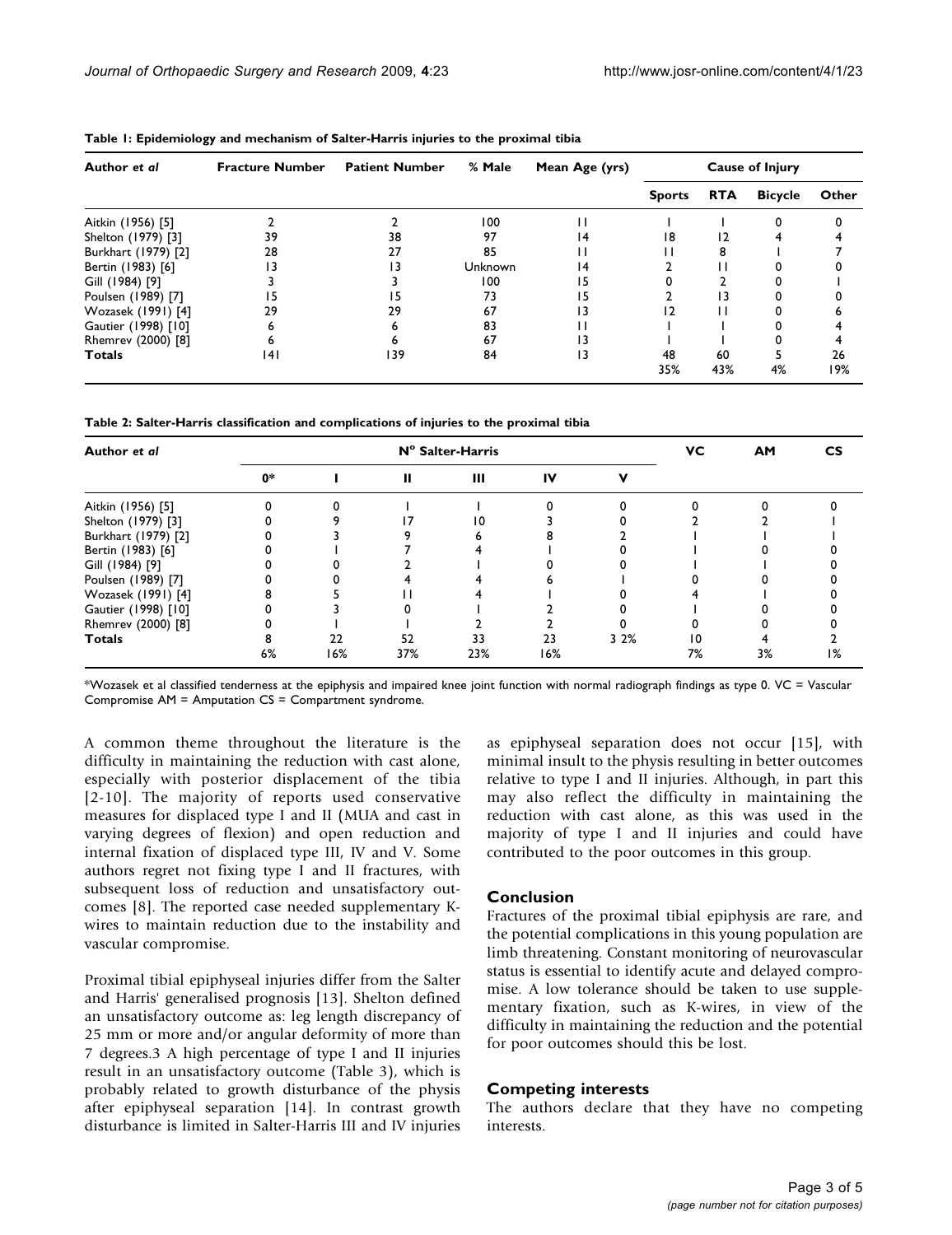| Author et al (yr published) | <b>Salter-Harris Type</b>                                                                           | <b>Number</b>                   | <b>Satisfactory</b>                                     | Unsatisfactory ( $>24$ mm/ $>5^{\circ}$ )  |  |  |  |
|-----------------------------|-----------------------------------------------------------------------------------------------------|---------------------------------|---------------------------------------------------------|--------------------------------------------|--|--|--|
| Aitkin (1956) [5]           | Ш<br>Ш                                                                                              | T                               | ı                                                       |                                            |  |  |  |
| Shelton (1979) [3]          | ı<br>Ш<br>Ш<br>IV                                                                                   | 9<br>17<br>$\overline{10}$<br>3 | 6<br>12<br>9<br>3                                       | 3<br>5                                     |  |  |  |
| Burkhart (1979) [2]         | Ш<br>Ш<br>IV<br>v                                                                                   | 3<br>9<br>8<br>$\overline{2}$   | 2<br>8<br>6<br>3<br>$\overline{2}$                      |                                            |  |  |  |
| Bertin (1983) [6]           | ı<br>Ш<br>Ш<br>IV                                                                                   | 7                               |                                                         | 3                                          |  |  |  |
| Gill (1984)9                | No long-term follow up                                                                              |                                 |                                                         |                                            |  |  |  |
| Poulsen (1989) [7]          | Ш<br>$\mathbf{III}$<br>IV<br>٧                                                                      | 6                               | 4                                                       | $\overline{\mathbf{2}}$                    |  |  |  |
| Wozasek (1991) [4]          | No Type specific breakdown, but out of the 23 patients reviewed 17 (74%) had a satisfactory outcome |                                 |                                                         |                                            |  |  |  |
| Gautier (1998) [10]         | Ш<br>$\mathbf{III}$<br>IV                                                                           | 3<br>O<br>$\overline{2}$        | $\overline{2}$                                          |                                            |  |  |  |
| Rhemrev (2000) [8]          | T<br>Ш<br>Ш<br>IV                                                                                   | 2<br>$\overline{2}$             | 2<br>$\overline{2}$                                     |                                            |  |  |  |
| <b>Subtotals</b>            | Ш<br>Ш<br>IV<br>٧                                                                                   | 17<br>39<br>28<br>22<br>3       | 10 (59%)<br>32 (82%)<br>24 (86%)<br>14 (64%)<br>3(100%) | 7(41%)<br>7(18%)<br>4(14%)<br>8 (36%)<br>0 |  |  |  |
| <b>Totals</b>               | $I-V$                                                                                               | 109                             | 83 (76%)                                                | 26 (24%)                                   |  |  |  |

#### <span id="page-3-0"></span>Table 3: Outcomes after injury

#### Authors' contributions

AG was the surgeon in charge of the patient described with in this report. NC conducted the literature review and analysed the gathered reports for the described injury. NC composed and wrote the manuscript. Both authors read and approved the final manuscript.

## References

- 1. Peterson CA and Peterson HA: [Analysis of the incidence of](http://www.ncbi.nlm.nih.gov/pubmed/5018408?dopt=Abstract) [injuries to the epiphyseal growth plate.](http://www.ncbi.nlm.nih.gov/pubmed/5018408?dopt=Abstract) J Trauma 1972, 12 (4):275–81.
- 2. Burkhart SS and Peterson HA: **[Fractures of the proximal tibial](http://www.ncbi.nlm.nih.gov/pubmed/489664?dopt=Abstract)**<br>[epiphysis.](http://www.ncbi.nlm.nih.gov/pubmed/489664?dopt=Abstract) J Bone Joint Surg Am 1979, 61(7):996–1002.
- 3. Shelton WR and Canale ST: [Fractures of the tibia through the](http://www.ncbi.nlm.nih.gov/pubmed/581764?dopt=Abstract) [proximal tibial epiphyseal cartilage.](http://www.ncbi.nlm.nih.gov/pubmed/581764?dopt=Abstract) J Bone Joint Surg Am 1979, 61(2):167–73.
- 4. Wozasek GE, Moser KD, Haller H and Capousek M: [Trauma](http://www.ncbi.nlm.nih.gov/pubmed/1747311?dopt=Abstract) [involving the proximal tibial epiphysis.](http://www.ncbi.nlm.nih.gov/pubmed/1747311?dopt=Abstract) Arch Orthop Trauma Surg  $1991, 110(6):301-6.$
- 5. Aitken AP: [Fractures of the proximal tibial epiphysial](http://www.ncbi.nlm.nih.gov/pubmed/5832742?dopt=Abstract) [cartilage.](http://www.ncbi.nlm.nih.gov/pubmed/5832742?dopt=Abstract) Clin Orthop Relat Res 1965, 41:92–7.
- 6. Bertin KC and Goble EM: [Ligament injuries associated with](http://www.ncbi.nlm.nih.gov/pubmed/6861396?dopt=Abstract) [physeal fractures about the knee.](http://www.ncbi.nlm.nih.gov/pubmed/6861396?dopt=Abstract) Clin Orthop Relat Res 1983, 177:188–95.
- 7. Poulsen TD, Skak SV and Toftgaard T: [Epiphyseal fractures of the](http://www.ncbi.nlm.nih.gov/pubmed/2592075?dopt=Abstract) [proximal tibia.](http://www.ncbi.nlm.nih.gov/pubmed/2592075?dopt=Abstract) Injury 1989, 20:111–3.
- 8. Rhemrev SJ, Sleeboom C and Ekkelkamp S: [Epiphyseal fractures](http://www.ncbi.nlm.nih.gov/pubmed/10704575?dopt=Abstract) [of the proximal tibia.](http://www.ncbi.nlm.nih.gov/pubmed/10704575?dopt=Abstract) Injury 2000, 31(3):131–4.
- 9. Gill JG, Chakrabarti HP and Becker SJ: [Fractures of the proximal](http://www.ncbi.nlm.nih.gov/pubmed/6852895?dopt=Abstract) [tibial epiphysis.](http://www.ncbi.nlm.nih.gov/pubmed/6852895?dopt=Abstract) Injury 1983,  $14(4)$ :324-31.
- 10. Gautier E, Ziran BH, Egger B, Slongo T and Jakob RP: [Growth](http://www.ncbi.nlm.nih.gov/pubmed/9833103?dopt=Abstract) [disturbances after injuries of the proximal tibial epiphysis.](http://www.ncbi.nlm.nih.gov/pubmed/9833103?dopt=Abstract) Arch Orthop Trauma Surg 1998, 118(1–2):37–41.
- 11. Kraus R, Berthold LD, Heiss C and Lassig M: [Consecutive bilateral](http://www.ncbi.nlm.nih.gov/pubmed/18629771?dopt=Abstract) [proximal tibial fractures after minor sports trauma.](http://www.ncbi.nlm.nih.gov/pubmed/18629771?dopt=Abstract) Eur j<br>Pediatr Surg 2009, 19(1):41–3.